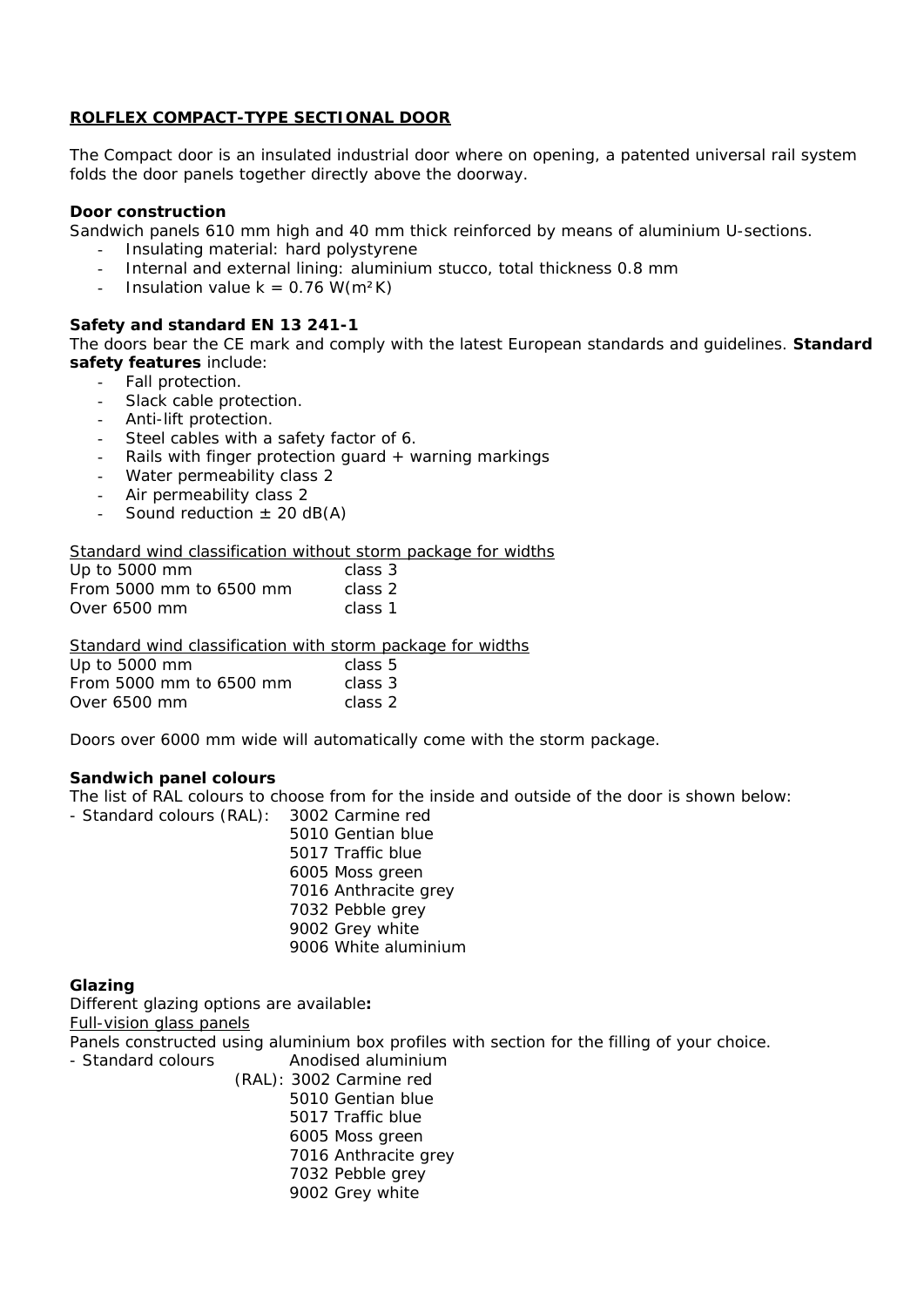With full-vision glass panels, you have the following fillings to choose from:

- Double-glazed acrylate (17 mm)
- Double-glazed polycarbonate (17 mm)
- Single-glazed acrylate (4 mm)
- Single-glazed polycarbonate (4 mm)
- Single-glazed reinforced safety glass (4 mm)
- Galvanized casing with mesh measuring 50 x 50 mm (4 mm)
- Insulated sandwich insert panels (17 mm)

These will be fixed in the aluminium full-vision glass panels using plastic snap-in strips depending on the thickness of the fillings (4 mm or 17 mm).

Double-glazed snap-in windows:

- Black plastic casing with double-glazed acrylate. Suitable for use in sandwich panels.
	- Rectangular windows  $-$  680 x 370 mm (w x h, external dimensions)
		- Oval windows  $725 \times 325$  mm (w x h, external dimensions)

Insulation value;  $K = \pm 2.8$  W/m<sup>2</sup>K

## **Electrical operation**

Motor 400 V (3-phase,  $\pm$  4 amp; plug, 5-pole, 16 amp) Speed 20 cm/s approx. Unwind protection provided as standard, impermeability class IP54 Operating time 60% Emergency manual operating facility provided in the form of a crank handle as standard

230 V (1-phase,  $\pm$  4 amp; standard plug) Speed 15 cm/s approx. Fall protection provided as standard, impermeability class IP54 Operating time 25% (up to a door weight of 155 kg max.) Emergency manual operating facility provided in the form of a crank handle as standard

Control system

CS300 control system with digital limit switches. Control box with push buttons for up-stop-down.

## Operating design options

- electrical operation with dead man's button (automatic opening, keep button pressed to close)
- electrical operation with object detection system and optical sensor (automatic opening and closing)

## NOTE:

If space at the side is limited (< 320 mm), a top-mounted motor will be required If space at the side is limited (< 320 mm) and there is also limited space above, a front-mounted motor will be required

## Electrical options

- 400 V high-speed motor, 31 cm/s approx.
- motor in IP65 design (impermeability class)
- control system in IP65 design (impermeability class)
- motor with 100% operating time for high-frequency use
- emergency hand chain
- standard photocell with support
- remote controlled operation (receiver with handheld transmitter, 4-channel design)
- additional hand-held transmitter (4-channel design)
- key switch incl. 3 keys
- key switch with 3 buttons for up-stop-down, incl. 3 keys
- additional operating button
- cylinder lock for control box
- dock leveller protection
- pull switch
- radar
- warning lamp/stop light
- LED or LCD monitor for programming controls